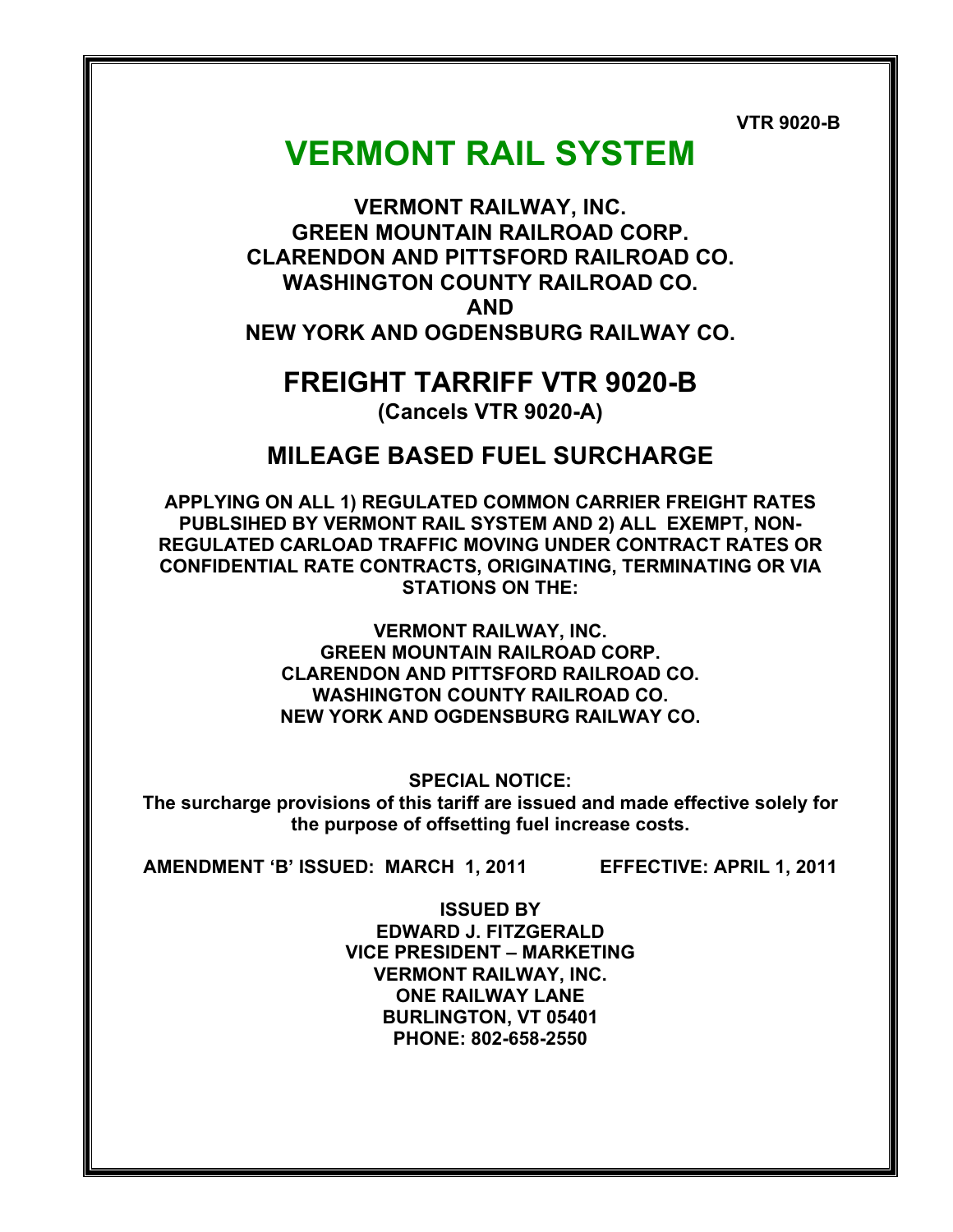### **TARIFF VTR 9020-B (CONT'D)**

#### SURCHARGE TO OFFSET FUEL COSTS

#### APPLICATION:

This tariff applies to: (1) all regulated common carrier line-haul freight rates existing or established by Vermont Rail System on or after May 1, 2008; and (2) all line-haul freight rates and charges with respect to exempt traffic, and line-haul freight rates and charges in contracts, private price quotations or other pricing documents, that both reference this publication and are entered into or issued and effective on or after May 1, 2008.

The surcharge on freight rates referenced will be assessed on and applied as follows to:

- 1. All carload traffic originating on the VTR, GMRC, CLP, WACR and NYOG.
- 2. All joint line carload traffic originating at stations on carriers other than VTR, GMRC, CLP, WACR and NYOG received at interchange points by the VTR, GMRC, CLP, WACR and NYOG and handled beyond such interchange points via VTR, GMRC, CLP, WACR and NYOG under Rule 11 billing.
- 3. All joint line carload traffic originating at stations on carriers other than VTR, GMRC, CLP, WACR and NYOG received at interchange points by the VTR, GMRC, CLP, WACR and NYOG moving on a prepaid or collect basis and not subject to origin or interline carrier fuel surcharge on through freight rate. Fuel surcharge will be billed separately by VTR, GMRC, CLP, WACR or NYOG as applicable.

The afore mentioned surcharge will be billed to the party responsible for payment of freight charges by the VTR, GMRC, CLP, WACR or NYOG as the case may be.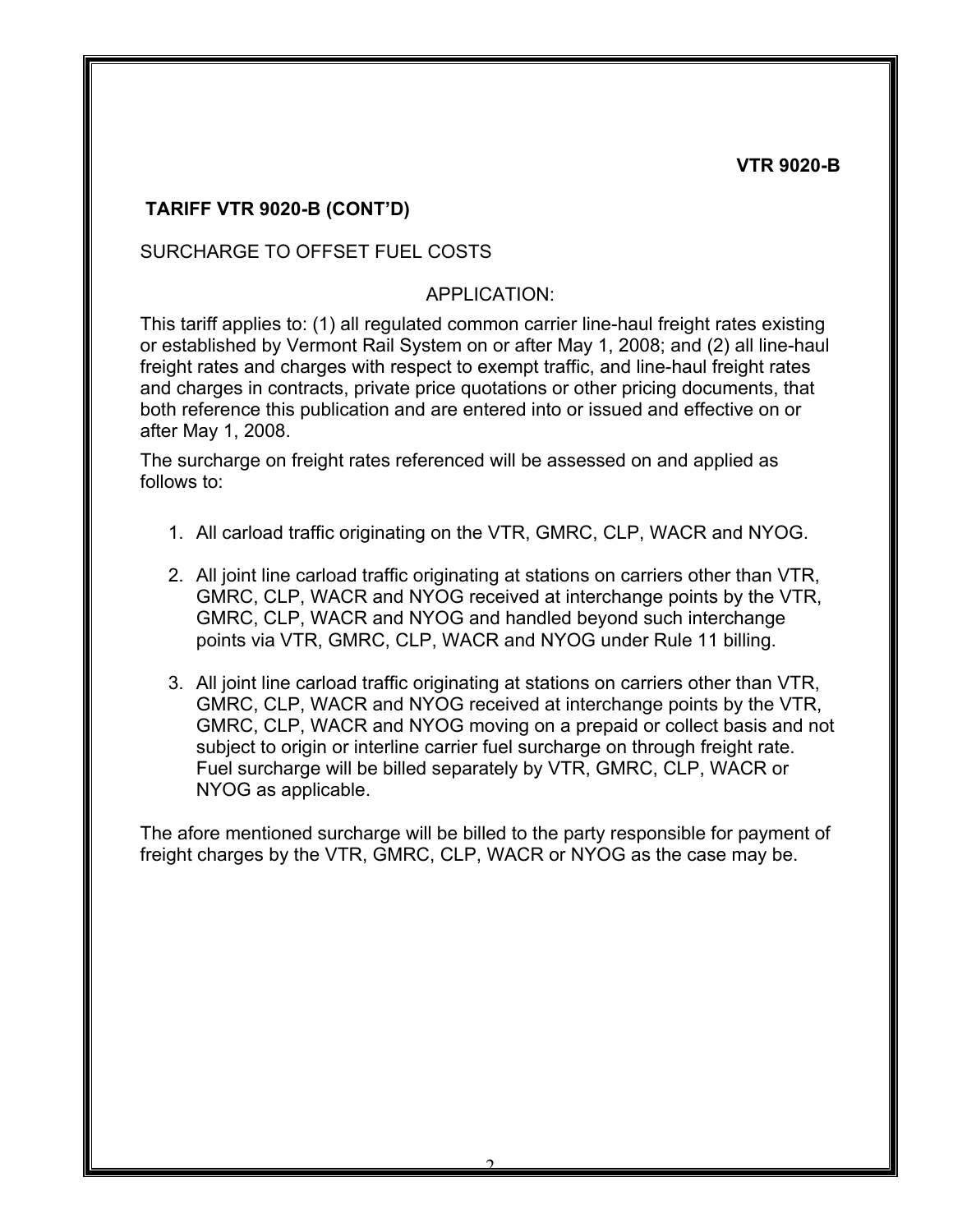#### **TARIFF VTR 9020-B (CONT'D)**

## **CALCULATION OF FUEL SURCHARGE**

In the event that the monthly average price per gallon of highway diesel fuel (as determined below, the "HDF Average Price") equals or exceeds 200.0 cents, VRS will apply a combined mileage-based and flat fee fuel surcharge to the line-haul rates and charges described above. The fuel surcharge will be applied to each qualifying shipment having a bill of lading or other shipping instruction dated on or after the first day of the second calendar month following the calendar month of a given HDF Average Price determination.

The "HDF Average Price" for a month will be the average price for that month of U.S. No. 2 Diesel Retail Sales by All Sellers, as determined and published by the U. S. Department of Energy, Energy Information Administration ("DOE-EIA")<sup>1</sup>. That average price will, in calculating the HDF Average Price, be rounded to the nearest 1/10th of a cent applying conventional rounding principles. The fuel surcharge will be 1 $\phi$  per mile per railcar for every 4 $\phi$  per gallon, or portion thereof, by which the HDF Average Price for the calendar month two months prior to the calendar month of shipment exceeds 199.9 cents.

If DOE-EIA ceases publication of the above information, VRS will employ a suitable substitute source of price or measure.

The rail mileage to be applied in calculating the fuel surcharge will be based on actual waybill route miles rail miles between origin, interchange(s) and destination, determined by using PC\*Miler Rail from ALK Technologies, Version 16.

The following table reflects a sampling of the fuel surcharge within the included HDF Average Price ranges.

| <b>HDF Average Price</b> |       | Cents    | Flat  |
|--------------------------|-------|----------|-------|
| <b>Cents Per Gallon</b>  |       | Per Mile | Rate  |
| From                     | To    |          |       |
| 0.0                      | 199.9 | 0        | 25.00 |
| 200.0                    | 203.9 | 1        | 25.00 |
| 204.0                    | 207.9 | 2        | 25.00 |
| 208.0                    | 211.9 | 3        | 25.00 |
| 212.0                    | 215.9 | 4        | 25.00 |
| 216.0                    | 219.9 | 5        | 25.00 |
| 220.0                    | 223.9 | 6        | 25.00 |
| 224.0                    | 227.9 | 7        | 25.00 |
| 228.0                    | 231.9 | 8        | 25.00 |
| 232.0                    | 235.9 | 9        | 25.00 |
| 236.0                    | 239.9 | 10       | 25.00 |